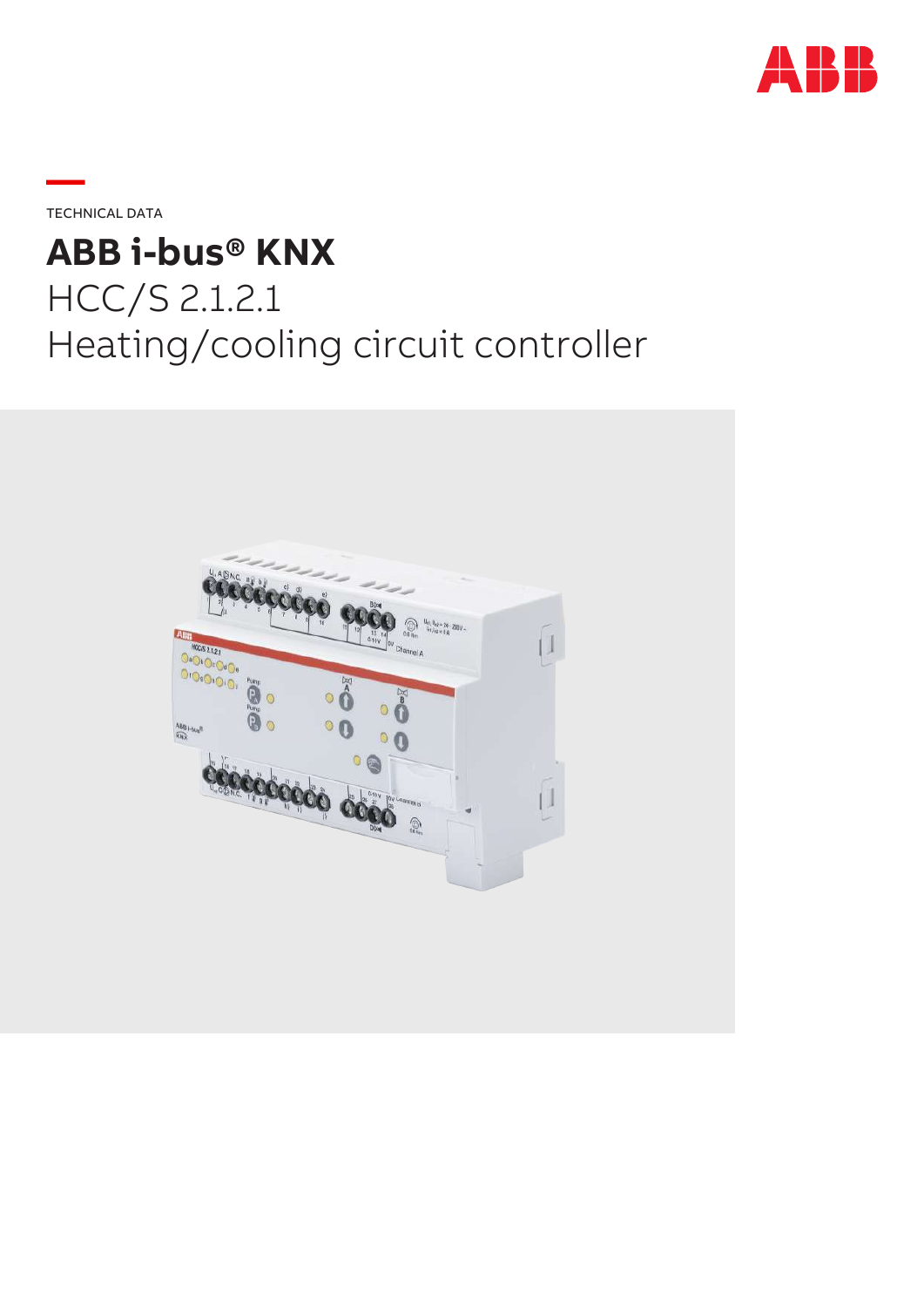## **Device description**

**—**

The device is a modular installation device (MDRC) in proM design. It is designed for installation in electrical distribution boards and small housings with a 35 mm mounting rail (to EN 60715).

The device is KNX-certified and can be used as a product in a KNX system → EU declaration of conformity.

#### The device is powered via the bus

(ABB i-bus® KNX) and requires no additional auxiliary voltage supply. The connection to the bus is made via a bus connection terminal on the front of the housing. The loads are connected to the outputs using screw terminals → terminal designation on the housing.

The software application Engineering Tool Software (ETS) is used for physical address assignment and parameterization.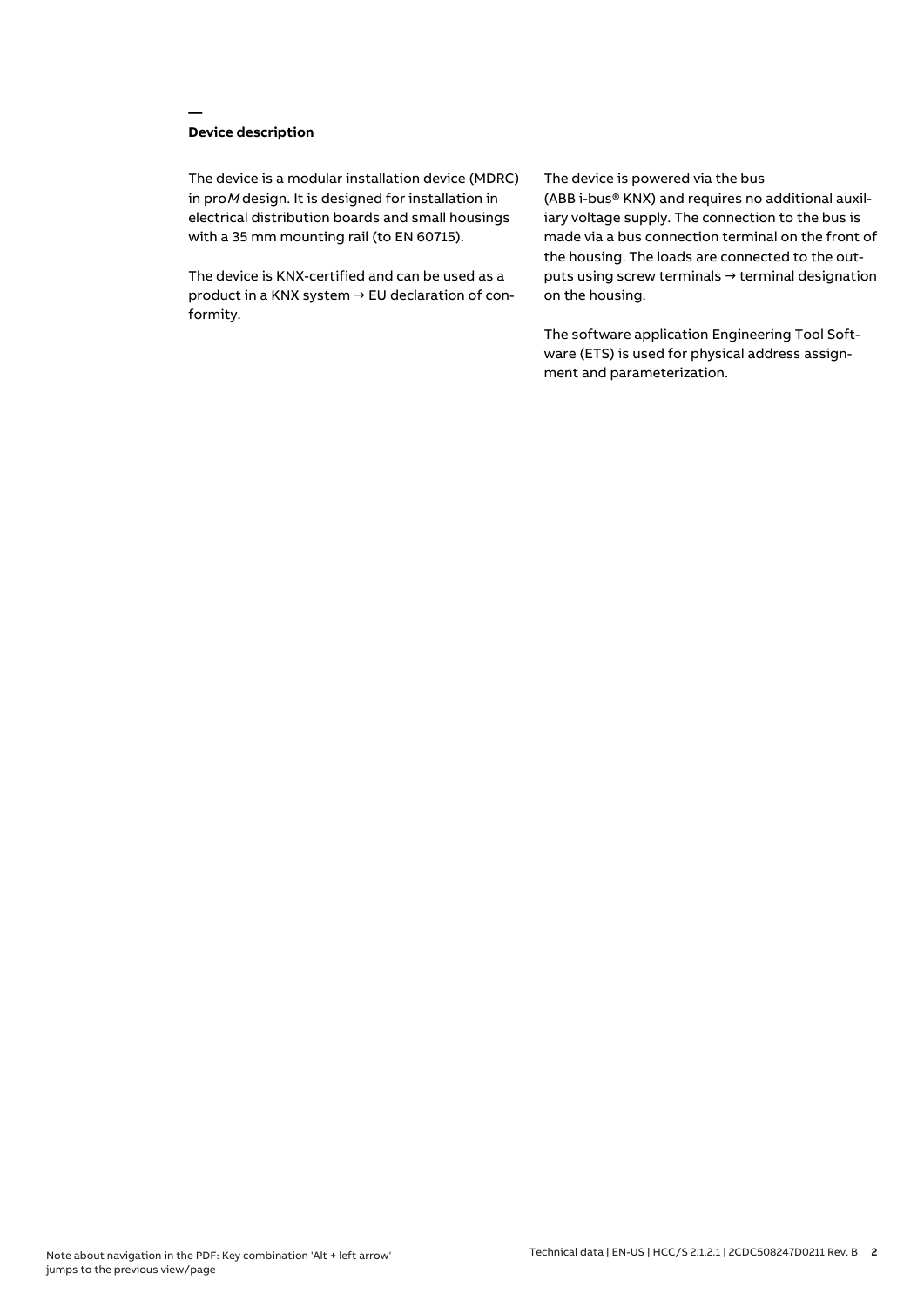## **Device functions**

**—**

The following functions for each channel are available for activating heating/cooling circuits:

- Controller channel
- Actuator channel

## **Controller channel**

The internal controller is activated in the function as a controller channel. The controller is used to process the data received at the inputs (actual values) or via the bus (ABB i-bus® KNX) (actual values and setpoints). The control values are calculated from the data received and transmitted to the outputs.

#### **Actuator channel**

The internal controller is deactivated in the function as an actuator channel. The control values for activating the outputs are calculated by an external controller and received via the bus (ABB i-bus® KNX).

The two device channels are independent of each other. It is possible to control two different rooms. As an alternative, it is also possible to activate a double pump by combining both channels (channel bundling).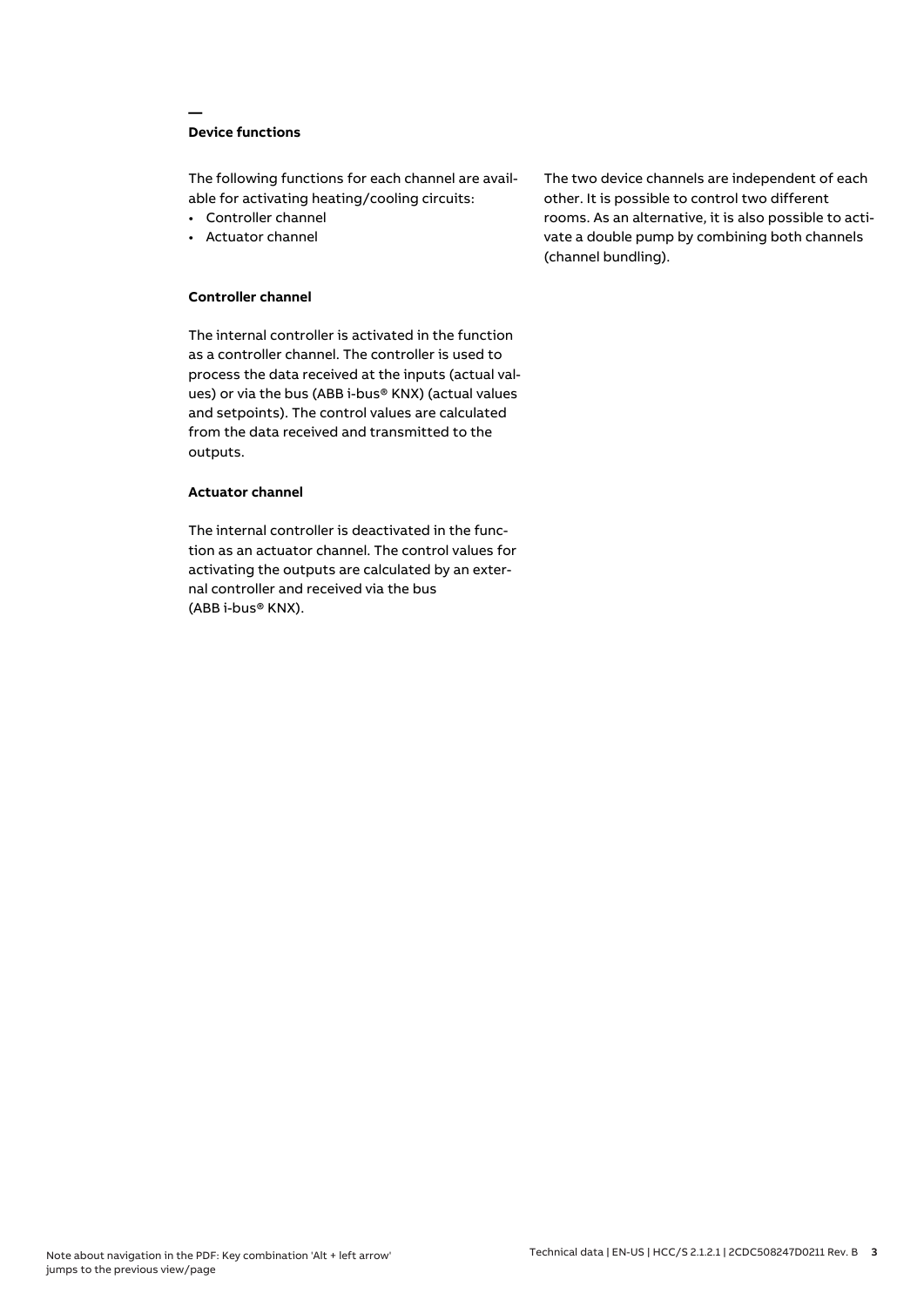## **Connections**

**—**

The devices possess the following connections:

- 10 inputs for sensors
- 2 valve outputs for activating analog and motor-driven valve drives
- 2 pump outputs
- 1 bus connection

#### **Valve outputs**

The tables below provide an overview of the maximum number of devices that can be connected to the individual product variants.

|                                     | HCC/S 2.1.X.1 | HCC/S 2.2.X.1 |  |
|-------------------------------------|---------------|---------------|--|
| Analog valve drives (0  10 V)       |               |               |  |
| Motor-driven valve drives (3-point) |               |               |  |

### **Pump outputs**

|                      | HCC/S 2.1.X.1 | HCC/S 2.2.X.1 |
|----------------------|---------------|---------------|
| Pumps, 1-phase       |               |               |
| Double pump, 1-phase |               |               |

### **Physical inputs**

|                           | HCC/S 2.1.X.1 | HCC/S 2.2.X.1 |
|---------------------------|---------------|---------------|
| Binary sensors (floating) |               |               |
| Temperature sensors       |               |               |

## **—**

#### **Inputs**

| <b>Function</b>                       | a            | b                         | c            | d            | e                         |              | g                         | h |              |                           |
|---------------------------------------|--------------|---------------------------|--------------|--------------|---------------------------|--------------|---------------------------|---|--------------|---------------------------|
| Temperature sensor                    |              |                           |              |              |                           |              |                           |   |              |                           |
| PT100                                 | $\mathsf{x}$ | $\boldsymbol{\mathsf{x}}$ |              |              |                           | $\mathsf{x}$ | $\boldsymbol{\mathsf{x}}$ |   |              |                           |
| PT1000                                | $\times$     | $\mathsf{x}$              |              |              |                           | $\mathsf{x}$ | $\boldsymbol{\mathsf{x}}$ |   |              |                           |
| KT/KTY                                | x            | x                         |              |              |                           | X            | x                         |   |              |                           |
| KT/KTY user-defined                   | $\mathsf{x}$ | x                         |              |              |                           | $\mathsf{x}$ | x                         |   |              |                           |
| NTC10k                                | x            | x                         |              |              |                           | X            | $\boldsymbol{\mathsf{x}}$ |   |              |                           |
| NTC20k                                | $\times$     | $\mathsf{x}$              |              |              |                           | $\mathsf{x}$ | x                         |   |              |                           |
| NI-1000                               | x            | x                         |              |              |                           | $\mathsf{x}$ | x                         |   |              |                           |
| Binary sensor (floating)              |              |                           | $\mathsf{x}$ | $\mathsf{x}$ | $\boldsymbol{\mathsf{x}}$ |              |                           | x | $\mathsf{x}$ | $\boldsymbol{\mathsf{x}}$ |
| Pump status (floating contact)        |              |                           | X            |              |                           |              |                           | x |              |                           |
| Pump fault (floating contact)         |              |                           |              | x            |                           |              |                           |   | x            |                           |
| Pump repair switch (floating contact) |              |                           |              |              | x                         |              |                           |   |              | x                         |

# **—**

## **Outputs**

#### **—**

## **Valve outputs**

| <b>Function</b>                          |             |   |  |
|------------------------------------------|-------------|---|--|
| Analog valve drives                      |             |   |  |
| 010V                                     | x           | x |  |
| 110V                                     | $\check{ }$ | x |  |
| 210V                                     | х           | х |  |
| 100V                                     | $\check{ }$ | x |  |
| Fault detection (overload/short circuit) |             | x |  |
| Automatic closing if pump shut down      |             |   |  |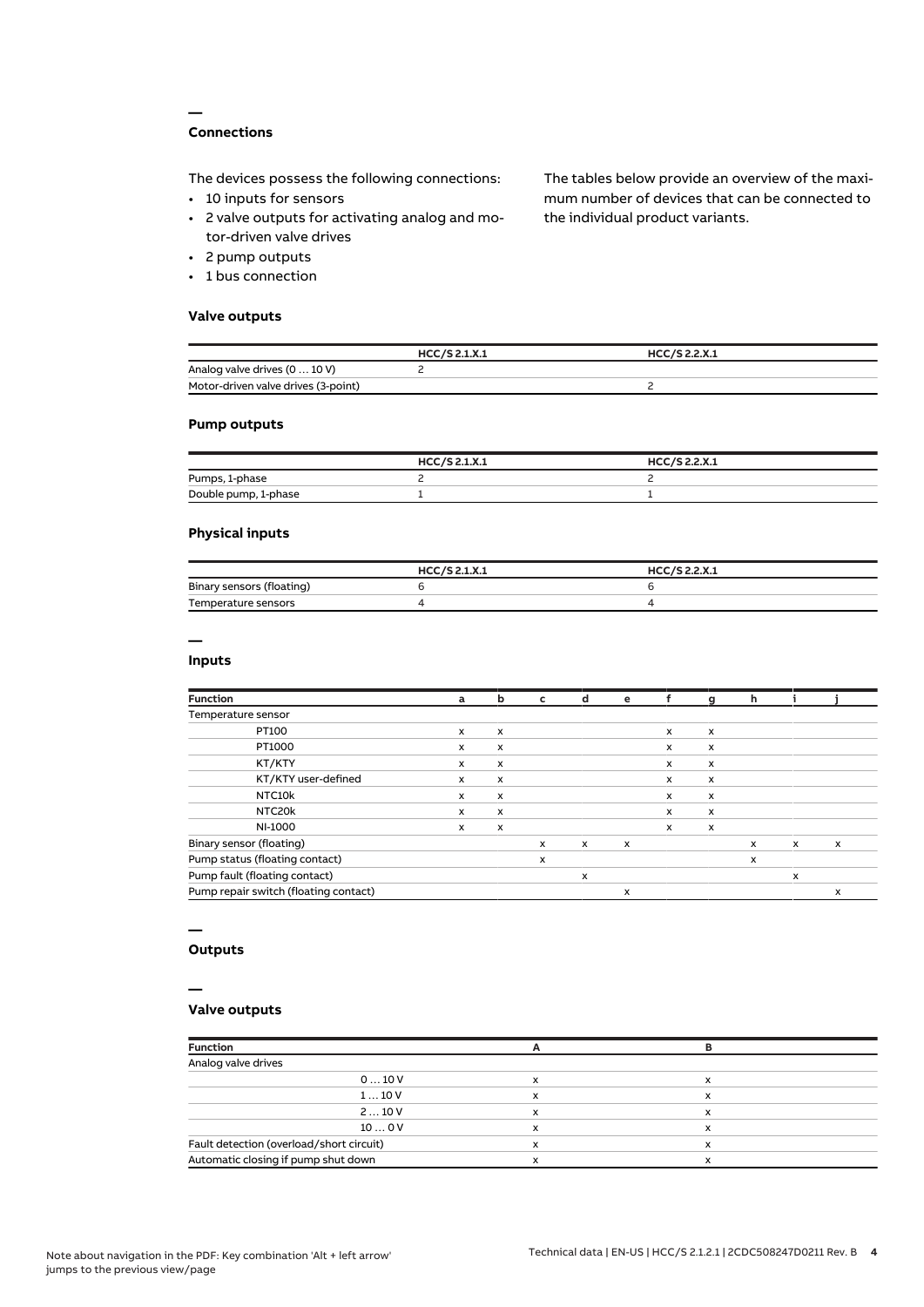## **Pump outputs**

| <b>Function</b> |                               | А                         | в |  |
|-----------------|-------------------------------|---------------------------|---|--|
| Individual pump |                               |                           |   |  |
|                 | Automatic operation           | x                         | x |  |
|                 | Direct operation              | x                         | x |  |
|                 | Automatic switch off on fault | $\boldsymbol{\mathsf{x}}$ | x |  |
| Double pump     |                               |                           |   |  |
|                 | Automatic operation           | x                         |   |  |
|                 | Direct operation              | x                         |   |  |
|                 | Automatic switch off on fault | $\boldsymbol{\mathsf{x}}$ |   |  |
|                 | Automatic weekly change       | x                         |   |  |
|                 | Automatic change on fault     | x                         |   |  |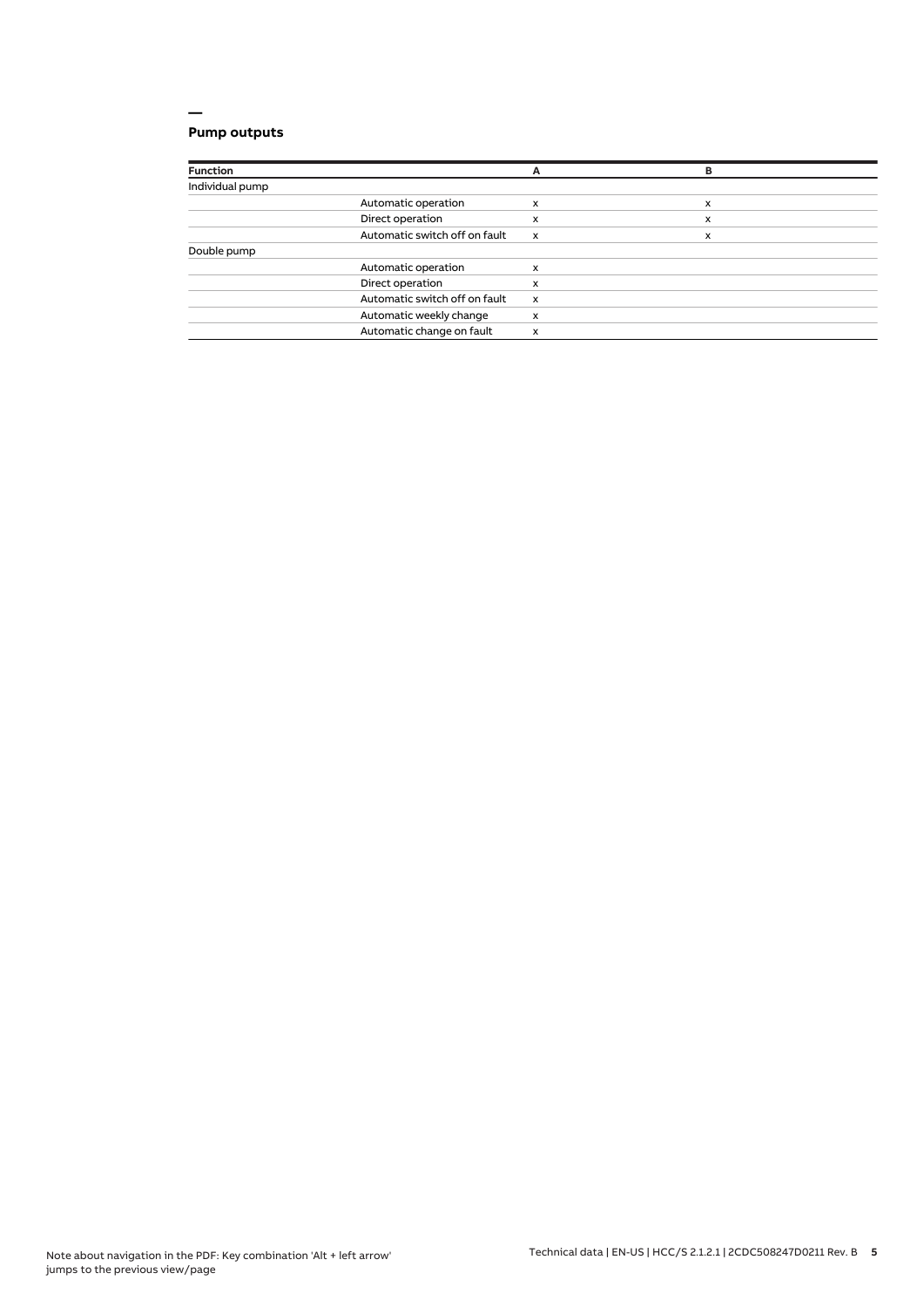**Dimension drawing**

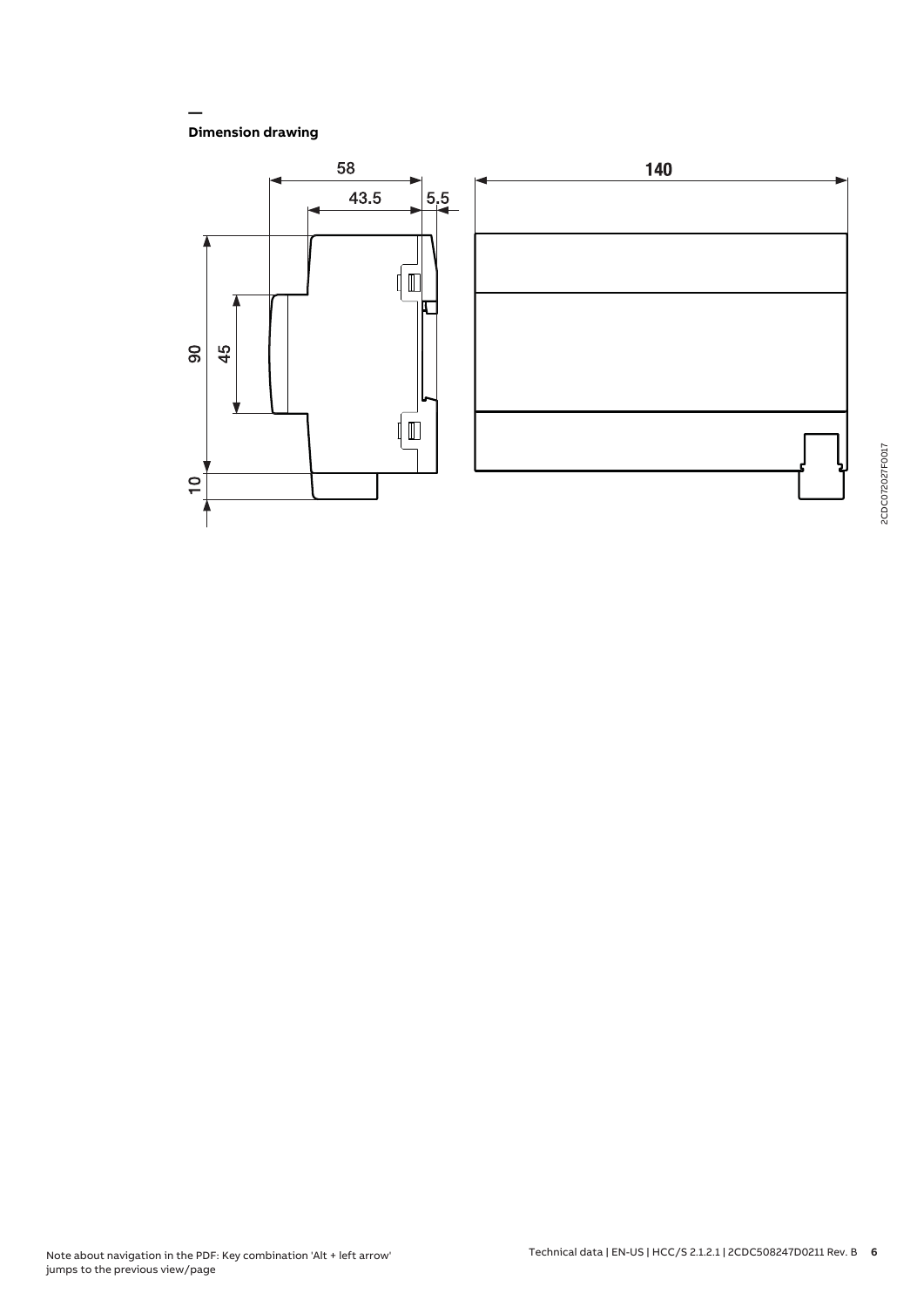**Connection diagram**

**—**



#### **— Legend**

- Label carriers
- Programming LED
- Programming button
- Bus connection terminal
- Cover cap
- Pump output channel A
- Temperature input channel A
- Binary input channel A
- Valve output channel A
- Pump output channel B
- Temperature input channel B
- Binary input channel B
- Valve output channel B
- Manual operation button/LED
- Valve output open/close channel B button/ LED
- Valve output open/close channel A button/ LED
- Pump output open/close channel B button/ LED
- Input channel B LED
- Input channel A LED
- Pump output open/close channel A button/ LED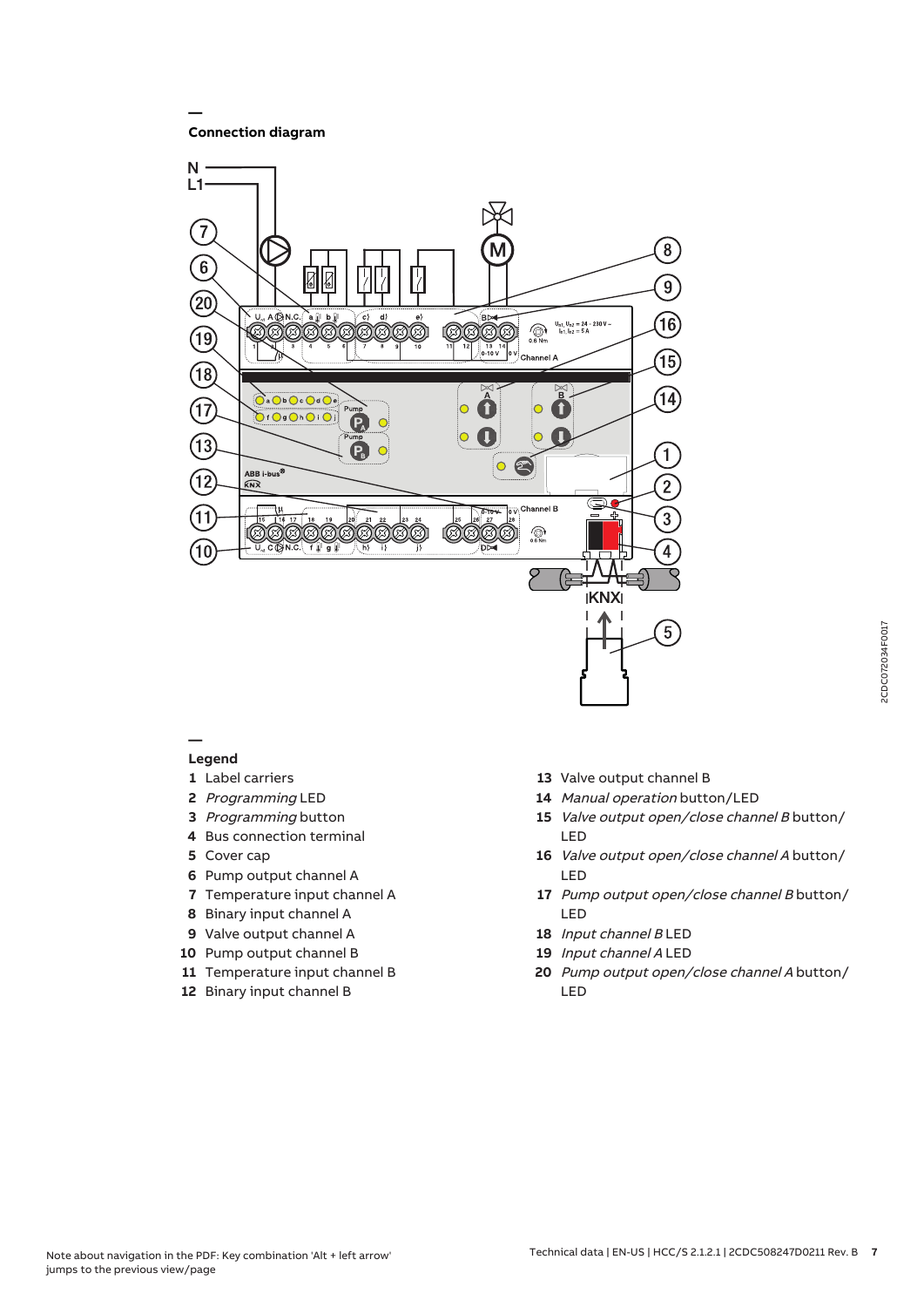## **Operating and display elements**

| <b>Operating control/LED</b>                                                                                                                      | Description/function                                                                               | <b>Display</b>                                                                                                                                                                                    |
|---------------------------------------------------------------------------------------------------------------------------------------------------|----------------------------------------------------------------------------------------------------|---------------------------------------------------------------------------------------------------------------------------------------------------------------------------------------------------|
|                                                                                                                                                   | Assignment of the physical address                                                                 | LED On: Device in programming mode                                                                                                                                                                |
| Programming button/LED                                                                                                                            |                                                                                                    |                                                                                                                                                                                                   |
|                                                                                                                                                   |                                                                                                    |                                                                                                                                                                                                   |
|                                                                                                                                                   |                                                                                                    |                                                                                                                                                                                                   |
| <b>Manual mode</b>                                                                                                                                |                                                                                                    |                                                                                                                                                                                                   |
| <b>Operating control/LED</b>                                                                                                                      | Description/function                                                                               | <b>Display</b>                                                                                                                                                                                    |
|                                                                                                                                                   | Activates the KNX mode with a short<br>button push                                                 | LED On: Manual operation active<br>LED Off: KNX operation active                                                                                                                                  |
| Manual operation button/LED                                                                                                                       |                                                                                                    |                                                                                                                                                                                                   |
| $\bigcirc$ a $\bigcirc$ b $\bigcirc$ c $\bigcirc$ d $\bigcirc$ e<br>$\bigcirc$ f $\bigcirc$ g $\bigcirc$ h $\bigcirc$ i $\bigcirc$ j<br>Input LED | Indication according to use of the inputs                                                          | Binary sensor:<br>• LED On: Contact closed<br>LED Off: Contact open<br>Temperature sensor:<br>• LED On: Temperature sensor con-<br>nected<br>• LED flashing: Fault (cable break/short<br>circuit) |
|                                                                                                                                                   | Sets the maximum valve control value<br>(100 %)<br>Resets the output with long button push<br>> 5s | LED On: Valve control value at 100 %<br>LED flashing: Fault on the output (e.g.<br>overload/short circuit)                                                                                        |
| Valve output open button/LED                                                                                                                      |                                                                                                    |                                                                                                                                                                                                   |
|                                                                                                                                                   | Sets the minimum valve control value (0 %)                                                         | LED On: Valve control value at 0 %<br>LED flashing: Fault on the output (e.g.<br>overload/short circuit)                                                                                          |
| Valve output close button/LED                                                                                                                     |                                                                                                    |                                                                                                                                                                                                   |
|                                                                                                                                                   |                                                                                                    | Both LEDs On: Valve control value between<br>1 and 99 %<br>Both LEDs flashing: Fault on the output<br>(e.g. overload/short circuit)                                                               |
| Pump                                                                                                                                              | Opens/closes the pump output                                                                       | LED On: Pump output (relay) closed<br>LED Off: Pump output (relay) open                                                                                                                           |
| Pump output open/close button/LED                                                                                                                 |                                                                                                    |                                                                                                                                                                                                   |
| Pump                                                                                                                                              | If double pumps are used:<br>Active pump change                                                    | LED On: Pump output (relay) closed<br>LED Off: Pump output (relay) open                                                                                                                           |
| Pump                                                                                                                                              |                                                                                                    |                                                                                                                                                                                                   |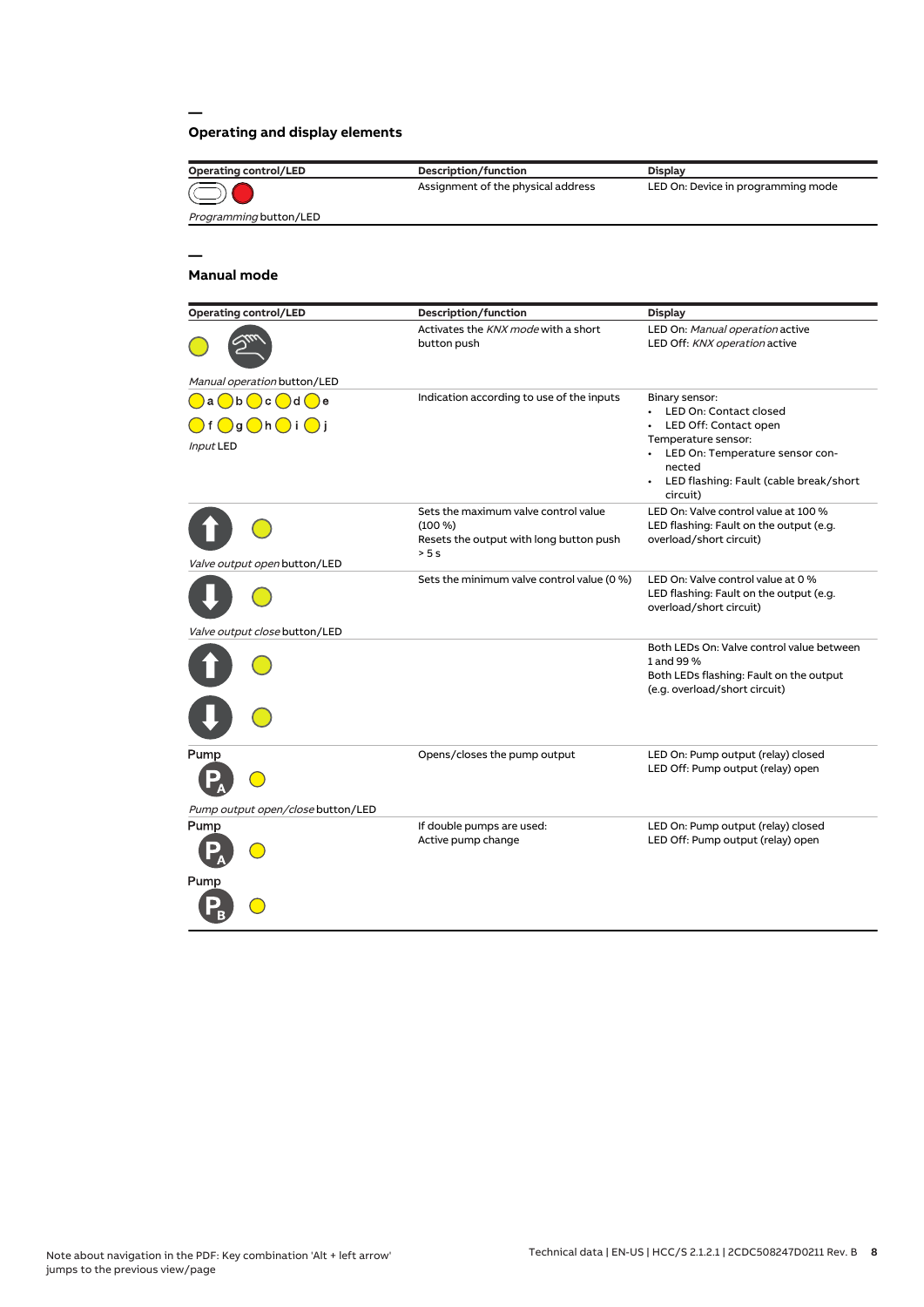## **KNX operation**

| <b>Operating control/LED</b>                                    | <b>Description/function</b>                                        | <b>Display</b>                                                                                                                                 |
|-----------------------------------------------------------------|--------------------------------------------------------------------|------------------------------------------------------------------------------------------------------------------------------------------------|
| Manual operation button/LED                                     | Activates the Manual operation mode with<br>long button push > 5 s | LED On: Manual operation active<br>LED Off: KNX operation active<br>LED flashes when button is pushed: Manual<br>operation deactivated via ETS |
| a()b()c()d()e                                                   | Indication according to use of the inputs                          | Binary sensor:                                                                                                                                 |
| $\bigcap$ f $\bigcirc$ g $\bigcirc$ h $\bigcirc$ i $\bigcirc$ j |                                                                    | • LED On: Contact closed<br>LED Off: Contact open                                                                                              |
| Input LED                                                       |                                                                    | Temperature sensor:<br>• LED On: Temperature sensor con-<br>nected<br>• LED flashing: Fault (cable break/short<br>circuit)                     |
| Valve output open button/LED                                    | <b>Button without function</b>                                     | LED On: Valve control value at 100 %<br>LED flashing: Fault on the output (e.g.<br>overload/short circuit)                                     |
|                                                                 | <b>Button without function</b>                                     | LED On: Valve control value at 0 %<br>LED flashing: Fault on the output (e.g.<br>overload/short circuit)                                       |
| Valve output close button/LED                                   |                                                                    |                                                                                                                                                |
|                                                                 |                                                                    | Both LEDs On: Valve control value between<br>1 and 99 %<br>Both LEDs flashing: Fault on the output<br>(e.g. overload/short circuit)            |
|                                                                 |                                                                    |                                                                                                                                                |
| Pump                                                            | <b>Button without function</b>                                     | LED On: Pump output (relay) closed<br>LED Off: Pump output (relay) open                                                                        |
| Pump output open/close button/LED                               |                                                                    |                                                                                                                                                |
| Pump                                                            | <b>Buttons without function</b>                                    | If double pumps are used:<br>LED On: Pump output (relay) closed<br>LED Off: Pump output (relay) open                                           |
| Pump                                                            |                                                                    |                                                                                                                                                |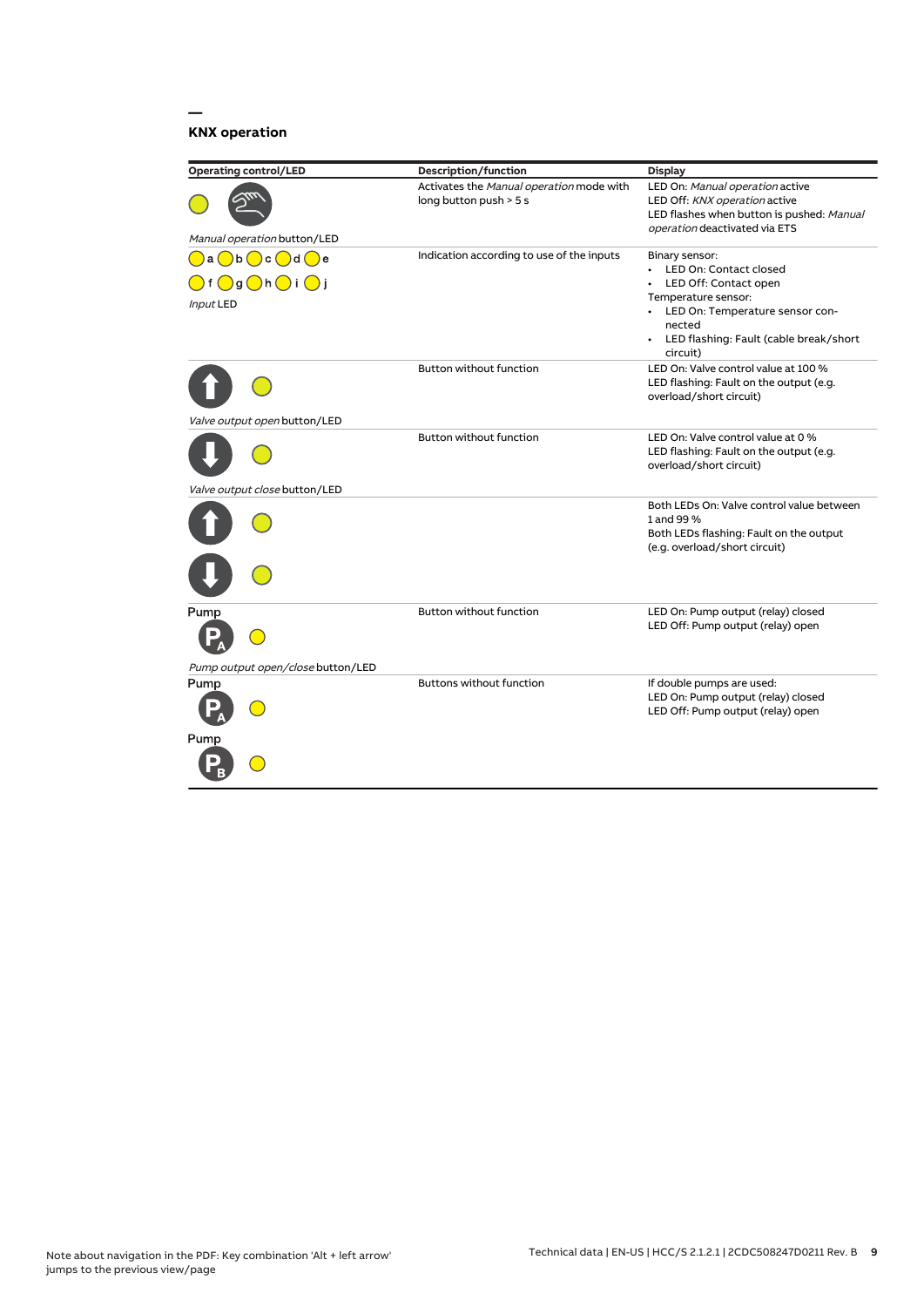#### **— General technical data**

| <b>Device</b>                        | <b>Dimensions</b>                                                       | $90 \times 140 \times 63.5$ mm (H x W x D)                                        |
|--------------------------------------|-------------------------------------------------------------------------|-----------------------------------------------------------------------------------|
|                                      | Mounting width in space units                                           | 8 modules, 17.5 mm each                                                           |
|                                      | Weight                                                                  | 0.24 kg                                                                           |
|                                      | Mounting position                                                       | Any                                                                               |
|                                      | Mounting variant                                                        | 35 mm mounting rail                                                               |
|                                      | Design                                                                  | ProM                                                                              |
|                                      | Degree of protection                                                    | <b>IP 20</b>                                                                      |
|                                      | <b>Protection class</b>                                                 | Ш                                                                                 |
|                                      | Overvoltage category                                                    | Ш                                                                                 |
|                                      | Pollution degree                                                        | $\overline{c}$                                                                    |
| <b>Materials</b>                     | Housing                                                                 | Polycarbonate, Makrolon FR6002, halogen free                                      |
| <b>Material note</b>                 | <b>Fire classification</b>                                              | Flammability V-0                                                                  |
| <b>Electronics</b>                   | Rated voltage, bus                                                      | 30 V DC                                                                           |
|                                      | Voltage range, bus                                                      | 21  31 V DC                                                                       |
|                                      | Current consumption, bus                                                | $< 12 \text{ mA}$                                                                 |
|                                      | Power loss, device                                                      | $\leq 3 W$                                                                        |
|                                      | Power loss, bus                                                         | $\leq$ 0.25 W                                                                     |
|                                      | Power loss, relay output 5 A                                            | $\leq 0.6 W$                                                                      |
|                                      | KNX safety extra low voltage                                            | <b>SELV</b>                                                                       |
| <b>Connections</b>                   | Connection type, KNX bus                                                | Plug-in terminal                                                                  |
|                                      | Cable diameter, KNX bus                                                 | 0.6  0.8 mm, solid                                                                |
|                                      | Connection type, inputs/outputs                                         | Screw terminal with universal head (PZ 1)                                         |
|                                      | Pitch                                                                   | 6.35 mm                                                                           |
|                                      | Tightening torque, screw terminals                                      | $0.50.6$ Nm                                                                       |
|                                      | Conductor cross-section, flexible                                       | $1 \times (0.2 \ldots 2.5 \text{ mm}^2) / 2 \times (0.2 \ldots 2.5 \text{ mm}^2)$ |
|                                      | Conductor cross section, rigid                                          | $1 \times (0.2 \ldots 4 \text{ mm}^2) / 2 \times (0.2 \ldots 4 \text{ mm}^2)$     |
|                                      | Conductor cross section with wire end ferrule without<br>plastic sleeve | $1 \times (0.252.5 \text{ mm}^2)$                                                 |
|                                      | Conductor cross section with wire end ferrule with<br>plastic sleeve    | $1 \times (0.254 \text{ mm}^2)$                                                   |
|                                      | Conductor cross section with TWIN wire end ferrule                      | $1 \times (0.52.5)$ mm <sup>2</sup> )                                             |
|                                      | Length, wire end ferrule contact pin                                    | $\geq 10$ mm                                                                      |
| <b>Certificates and declarations</b> | Declaration of conformity CE                                            | → 2CDK508231D2701                                                                 |
| <b>Ambient conditions</b>            | Operation                                                               | $-5+45$ °C                                                                        |
|                                      | Transport                                                               | $-25+70 °C$                                                                       |
|                                      | Storage                                                                 | $-25+55$ °C                                                                       |
|                                      | Humidity                                                                | $\leq$ 95 %                                                                       |
|                                      | Condensation allowed                                                    | <b>No</b>                                                                         |
|                                      | Atmospheric pressure                                                    | $\geq$ 80 kPa (corresponds to air pressure at 2,000 m above sea<br>level)         |

#### **—**

## **Inputs - contact scanning**

| <b>Rated values</b>     | Number of inputs                         |                |
|-------------------------|------------------------------------------|----------------|
| <b>Contact scanning</b> | Scanning current                         | $\leq 1$ mA    |
|                         | Scanning voltage                         | $\leq$ 12 V DC |
| Cable length            | Between sensor and device input, one-way | $\leq 100$ m   |

**—**

## **Inputs - temperature sensor**

| <b>Rated values</b> | Number of inputs                         |                        |
|---------------------|------------------------------------------|------------------------|
| Resistance          | Selection                                | User-defined           |
|                     | PT 1.000                                 | 2-conductor technology |
|                     | PT100                                    | 2-conductor technology |
|                     | KT                                       | 1k                     |
|                     | <b>KTY</b>                               | 2k                     |
|                     | <b>NI</b>                                | 1k                     |
|                     | NTC                                      | 10k, 20k               |
| Cable length        | Between sensor and device input, one-way | $\leq 100$ m           |
|                     |                                          |                        |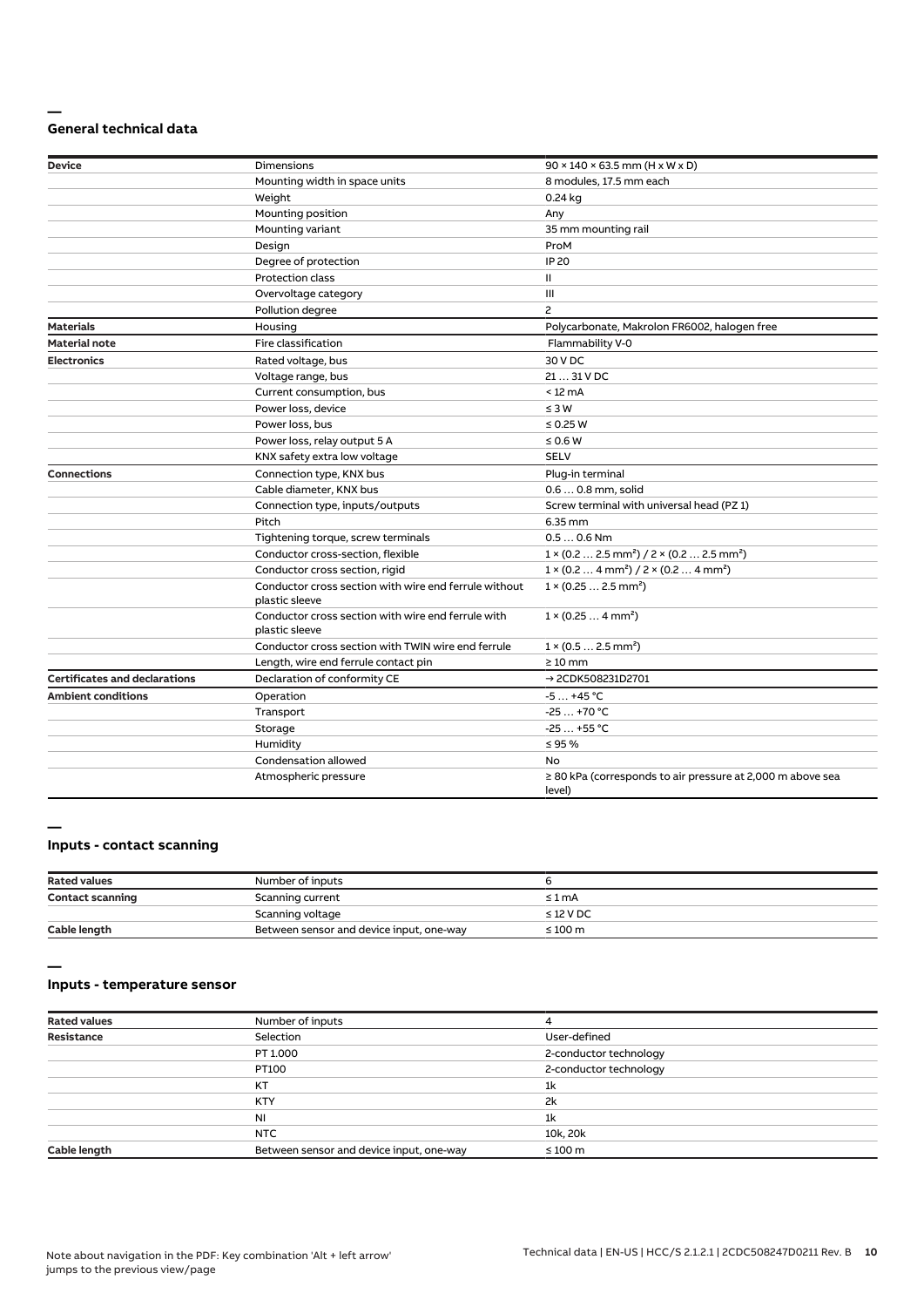## **Valve outputs – analog**

**—**

**—**

| <b>Rated values</b> | Number of outputs         |              |  |
|---------------------|---------------------------|--------------|--|
|                     | Control signal            | $010$ V DC   |  |
|                     | Signal type               | Analog       |  |
|                     | Output load               | > 10 kohms   |  |
|                     | Output tolerance          | ±10%         |  |
|                     | <b>Current limitation</b> | Up to 1.5 mA |  |

#### **Pump outputs – relays 5 A**

| <b>Rated values</b>         | Number of outputs                                          | 2                                |  |
|-----------------------------|------------------------------------------------------------|----------------------------------|--|
|                             | Rated voltage U <sub>n</sub>                               | 250 V AC                         |  |
|                             | Rated current I <sub>n</sub> (per output)                  | 5A                               |  |
|                             | Rated frequency                                            | 50/60 Hz                         |  |
|                             | Back-up protection                                         | $\leq 6$ A                       |  |
|                             | Relay type                                                 | Bi-stable                        |  |
| <b>Switching currents</b>   | AC-1 operation (cos $\varphi$ = 0.8)                       | $\leq$ 5 A                       |  |
|                             | AC-3 operation (cos $\varphi$ = 0.45)                      | $\leq$ 5 A                       |  |
|                             | Switching current at 5 V AC                                | $\geq 0.02$ A                    |  |
|                             | Switching current at 12 V AC                               | $\geq 0.01$ A                    |  |
|                             | Switching current at 24 V AC                               | $\geq$ 0.07 A                    |  |
| <b>Service life</b>         | Mechanical service life                                    | $\geq 10^7$ switching operations |  |
|                             | AC-1 operation (cos $\varphi$ = 0.8)                       | $\geq 10^6$ switching operations |  |
|                             | AC-3 operation (cos $\varphi$ = 0.45)                      | $\geq 10^6$ switching operations |  |
| <b>Switching operations</b> | Switching operations per minute when one relay<br>switches | $\leq 500$                       |  |

#### **—**

#### **Device type**

| Device type | Heating/cooling circuit controller | HCC/S 2.1.2.1                                                     |  |
|-------------|------------------------------------|-------------------------------------------------------------------|--|
|             | Application                        | Heating-cooling circuit controller, 0-10 V, manual operation, 2f/ |  |
|             |                                    | $\cdots$                                                          |  |
|             |                                    | $\ldots$ = current version number of the application              |  |
|             | Maximum number of group objects    | 108                                                               |  |
|             | Maximum number of group addresses  | 255                                                               |  |
|             | Maximum number of assignments      | 255                                                               |  |
|             |                                    |                                                                   |  |

## **Note**

Observe software information on the website → www.abb.com/knx.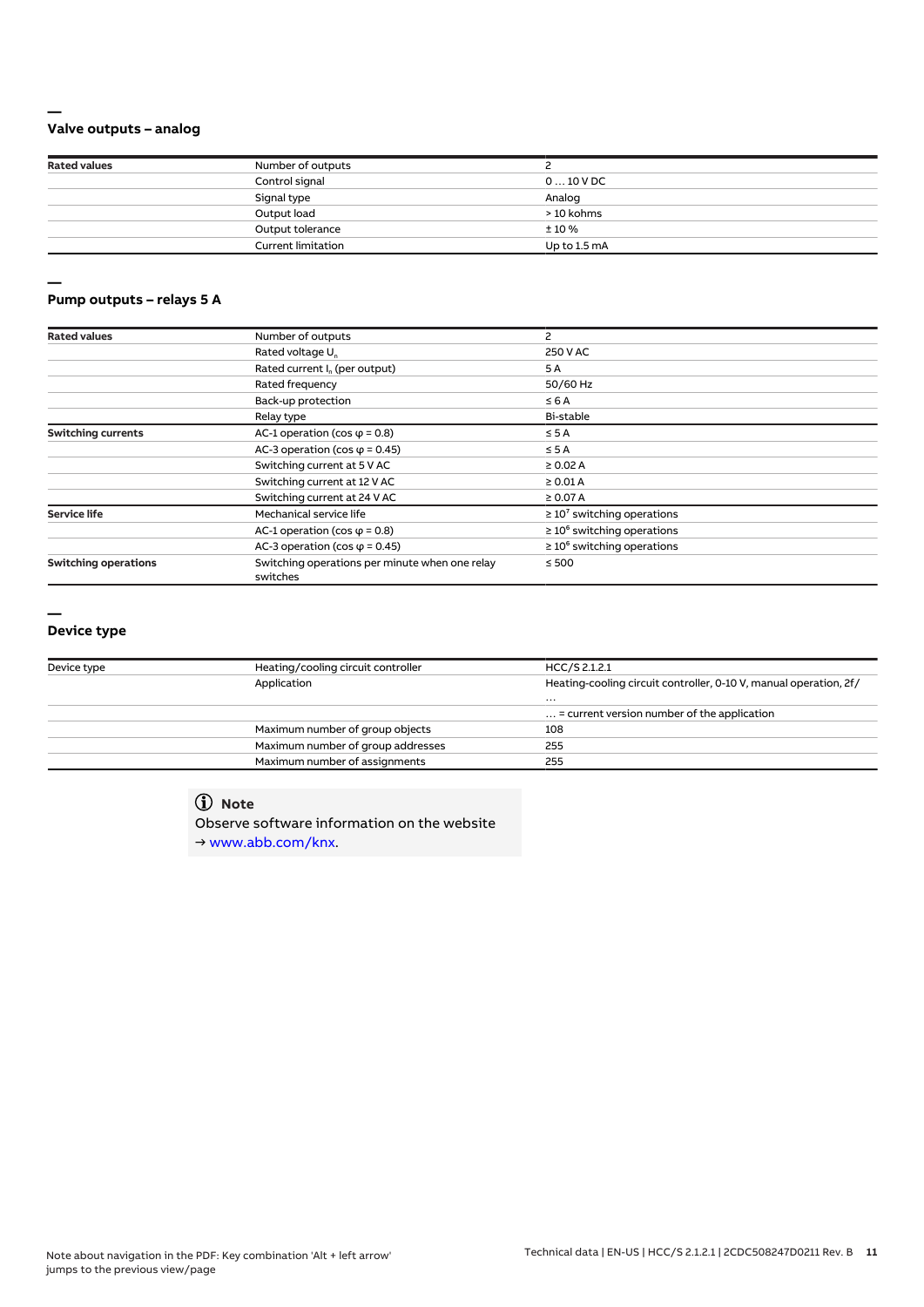## **Ordering details**

| Description                           | MW | <b>Type</b>   | Order no.       | Packaging<br>[pcs.] | Weight (incl.<br>packaging)<br>[kg] |
|---------------------------------------|----|---------------|-----------------|---------------------|-------------------------------------|
| Heating/cooling circuit<br>controller |    | HCC/S 2.1.2.1 | 2CDG110219R0011 |                     | 0.29                                |